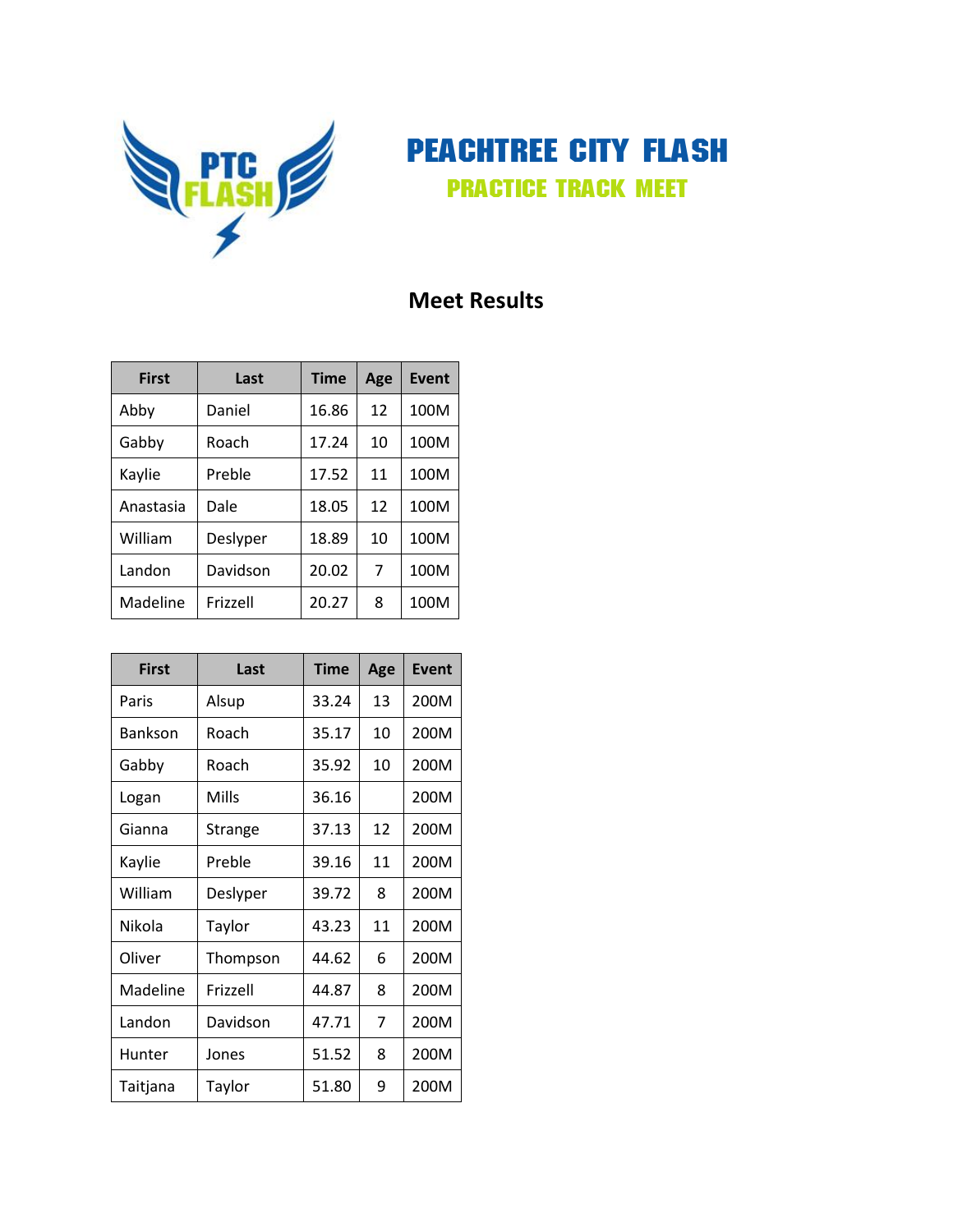| <b>First</b> | Last     | <b>Time</b> | Age | Event |
|--------------|----------|-------------|-----|-------|
| Paris        | Alsup    | 1:14.52     | 13  | 400M  |
| Bankson      | Roach    | 1:18.08     | 10  | 400M  |
| Tyler        | Pruett   | 1:19.38     | 14  | 400M  |
| Mary Bridget | Greiff   | 1:20.24     | 13  | 400M  |
| Gianna       | Strange  | 1:22.70     | 12  | 400M  |
| Abby         | Daniel   | 1:22.86     | 12  | 400M  |
| Kaylie       | Preble   | 1:26.05     | 11  | 400M  |
| Logan        | Mills    | 1:26.80     |     | 400M  |
| William      | Deslyper | 1:29.36     | 8   | 400M  |
| Nikola       | Taylor   | 1:31.58     | 11  | 400M  |
| Oliver       | Thompson | 1:39.42     | 6   | 400M  |
| Landon       | Davidson | 1:44.96     | 7   | 400M  |
| Hunter       | Jones    | 1:48.55     | 8   | 400M  |
| Taitjana     | Taylor   | 1:49.14     | 9   | 400M  |

| <b>First</b>   | Last<br><b>Time</b> |      | Age | Event |
|----------------|---------------------|------|-----|-------|
| Evan           | McConnell           | 2:44 | 12  | 800M  |
| Clark          | Thompson            | 2:54 | 10  | 800M  |
| Paris          | Alsup               | 3:08 | 13  | 800M  |
| <b>Bankson</b> | Roach               | 3:11 | 10  | 800M  |
| Jack           | Mills               | 3:13 | 14  | 800M  |
| Mary Bridget   | Greiff              | 3:15 | 13  | 800M  |
| Gabby          | Roach               | 3:16 | 10  | 800M  |
| Abby           | Daniel              | 3:22 | 12  | 800M  |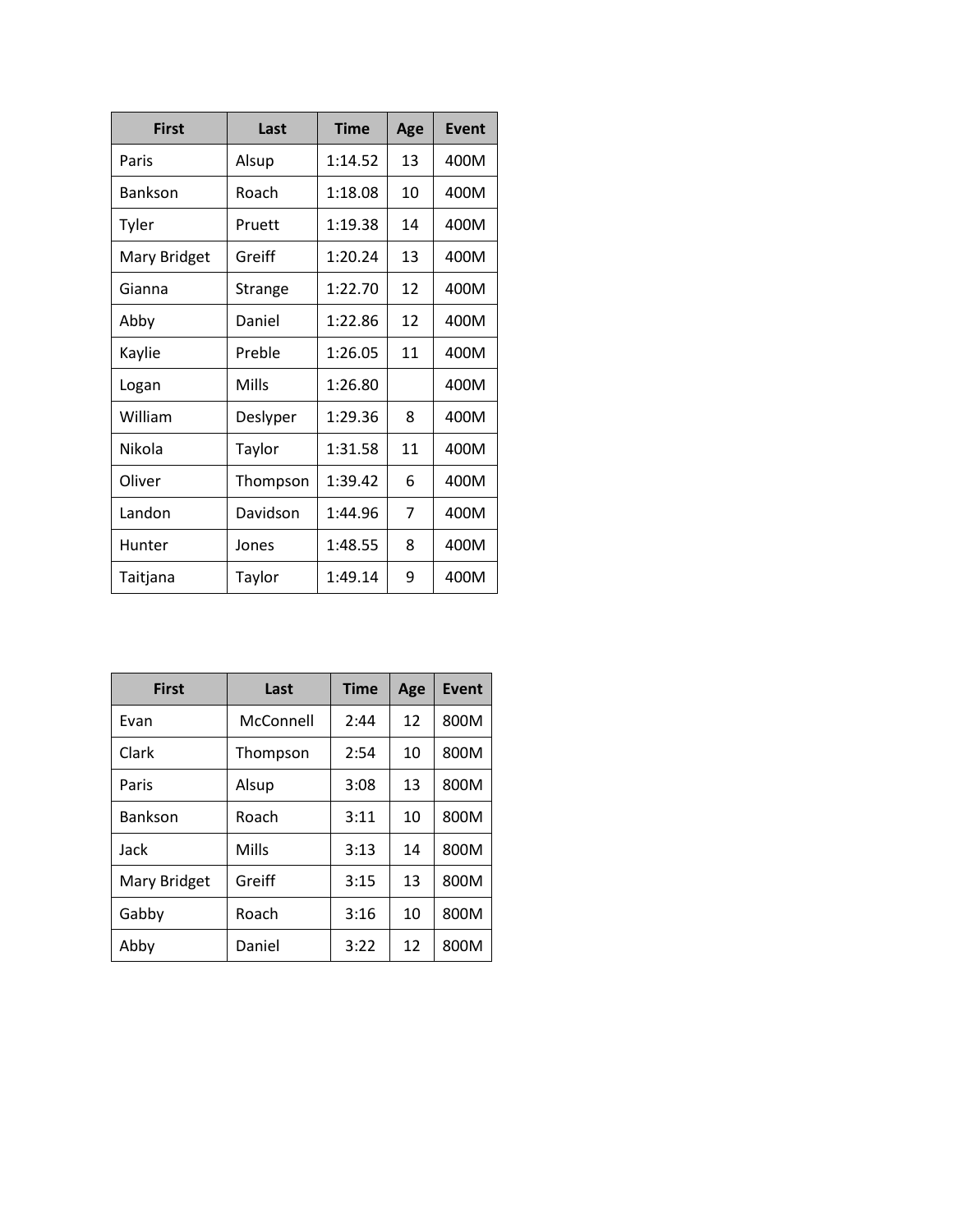| <b>First</b>   | Last      | <b>Time</b> | Age | <b>Event</b> |
|----------------|-----------|-------------|-----|--------------|
| Evan           | McConnell | 5:29        | 12  | 1500M        |
| Clark          | Thompson  | 5:39        | 10  | 1500M        |
| Tyler          | Pruett    | 6:10        | 14  | 1500M        |
| <b>Bankson</b> | Roach     | 6:16        | 10  | 1500M        |
| <b>Thomas</b>  | Deslyper  | 6:56        | 10  | 1500M        |
| Kody           | Wellons   | 7:12        | 13  | 1500M        |
| Anastasia      | Dale      | 9:04        | 12  | 1500M        |

| <b>First</b> | Last    | <b>Time</b> | Age | Event |
|--------------|---------|-------------|-----|-------|
| Jack         | Mills   | 13:31       | 14  | 3000M |
| Emily        | Daniel  | 13:38       | 10  | 3000M |
| Kody         | Wellons | 14:49       | 13  | 3000M |

| <b>Team</b>                     | <b>Time</b> | <b>Event</b> |
|---------------------------------|-------------|--------------|
| Gabby, Clark, Bankson, Evan     | 5:27        | 4x400M       |
| Paris, Abby, Mary Bridget, Jack | 5:35        | 4x400M       |
| Gianna, Thomas, Oliver, Logan   | 6:17        | 4x400M       |

| <b>First</b> | Last    | <b>Distance</b> | Age | Event           |
|--------------|---------|-----------------|-----|-----------------|
| Tyler        | Pruett  | $23-0$          | 14  | Shot Put        |
| Kody         | Wellons | $11 - 7$        | 13  | <b>Shot Put</b> |
| Hunter       | Jones   | $8-1$           | 8   | Shot Put        |